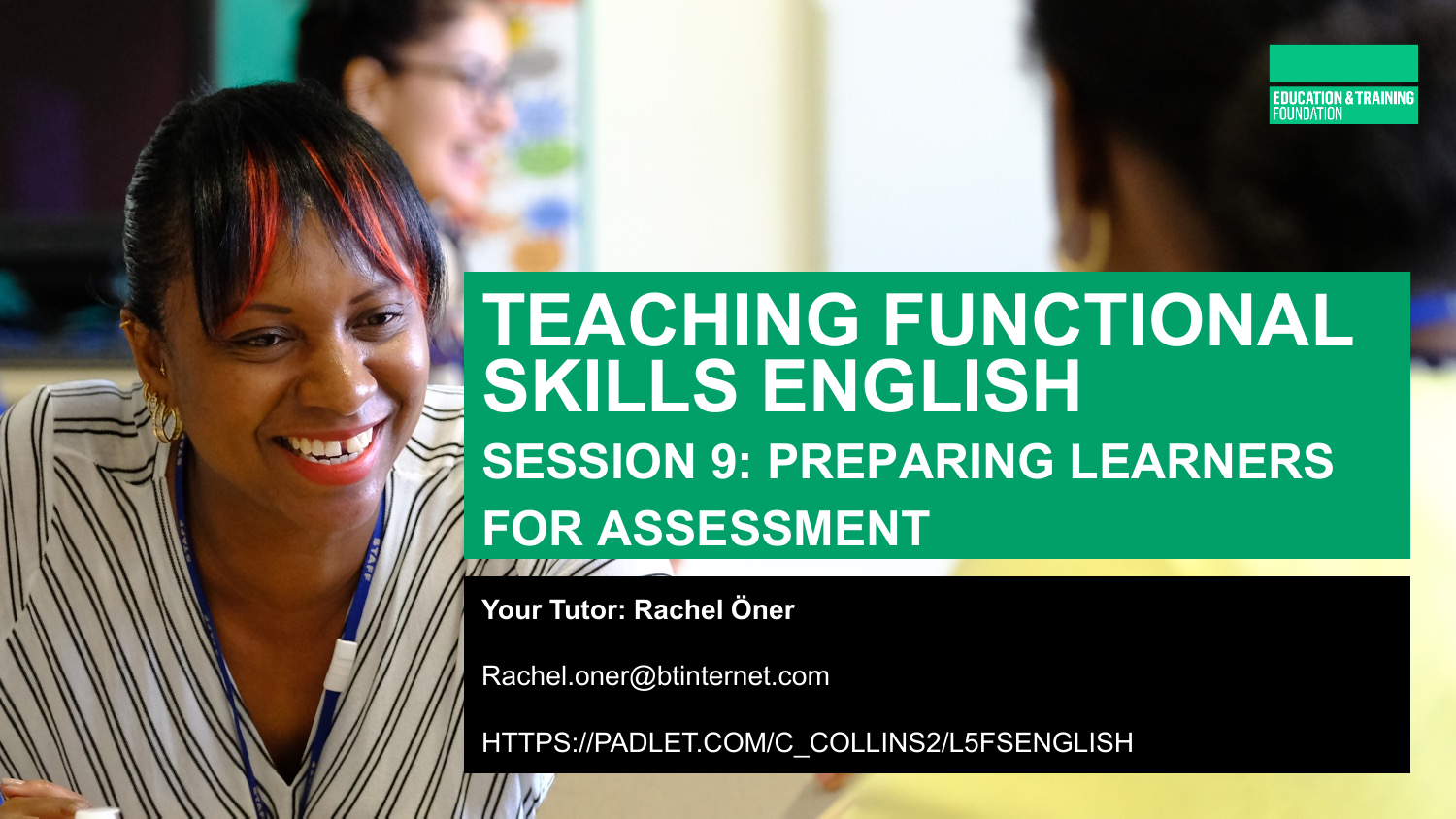### **Aims of session**

## Participants will:

- develop approaches to preparing learners for assessment
- develop motivating and purposeful Functional Skills learning sessions
- prepare for assessment activity
- anything else that you would like to add?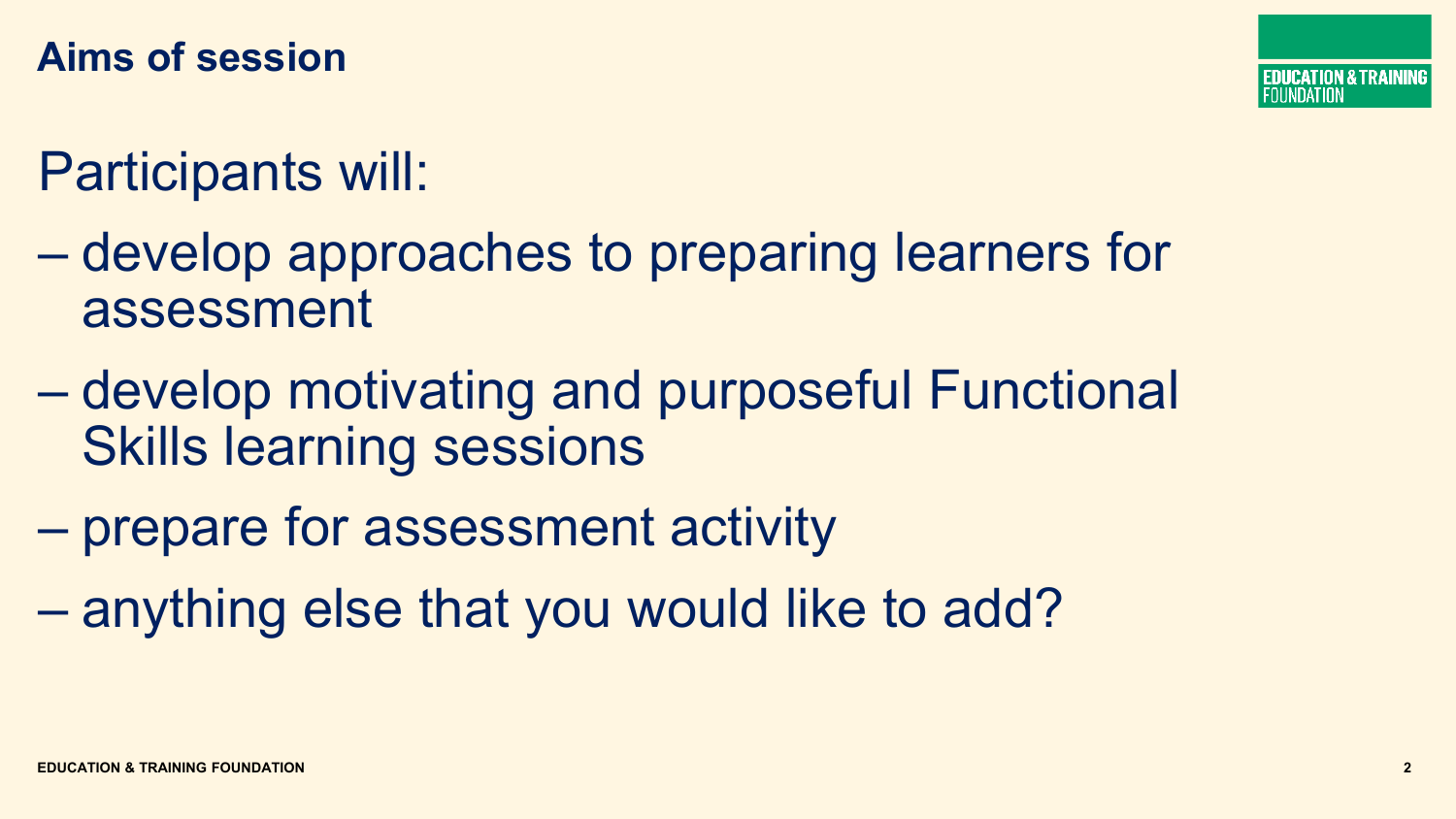

*"With the advent of the new GCSE English specification and it's much more rigorous terminal assessment, the role of Level 2 Functional Skills takes on new importance."*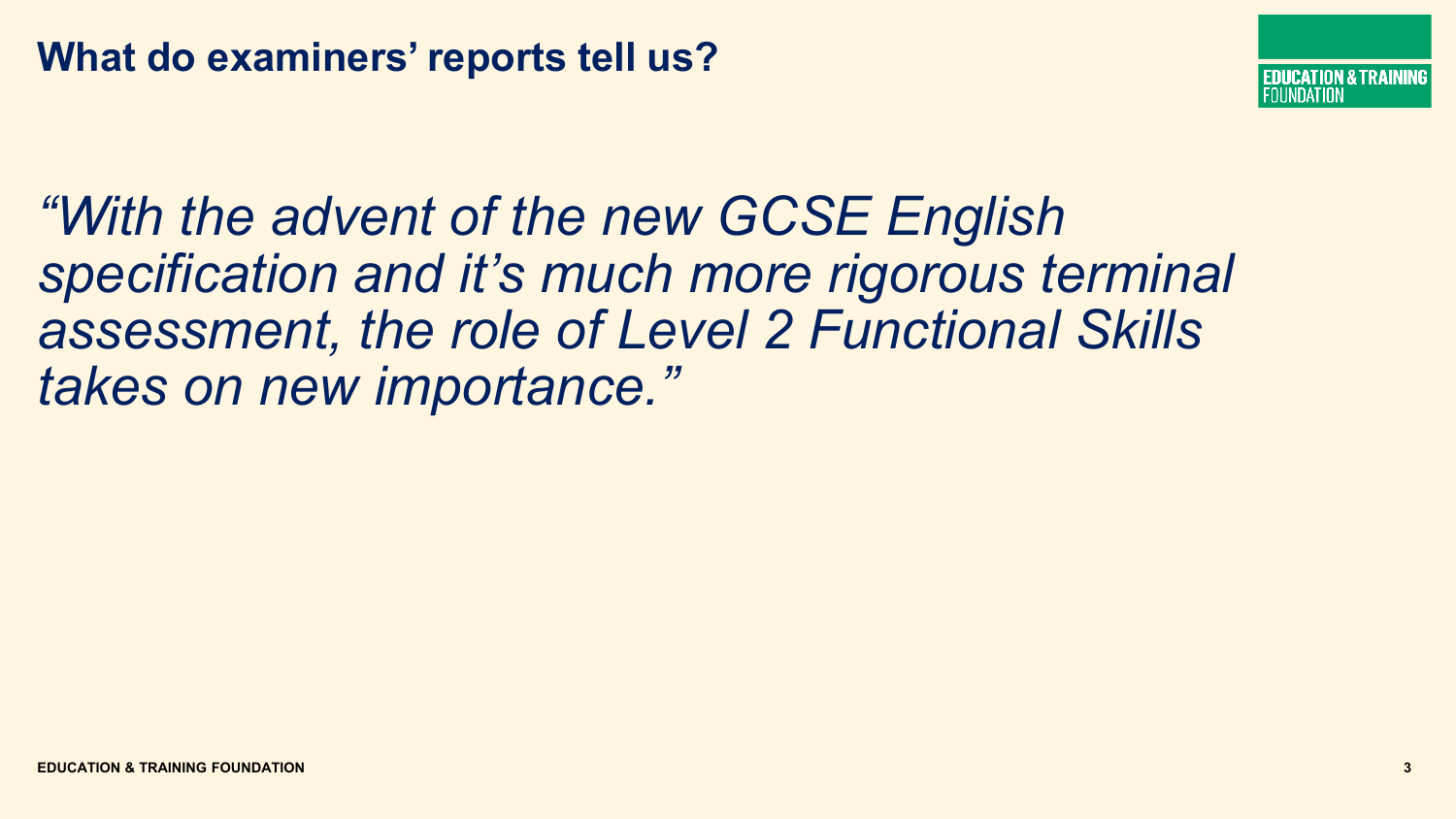*"Generally, grammar is effective. The main areas of weakness here are subject-verb agreement and the use of appropriate tense."*

*"Prior to the test all candidates should be given opportunities to practice writing in various formats and for different audiences and purposes."* 

*(Edexcel examiner's report)*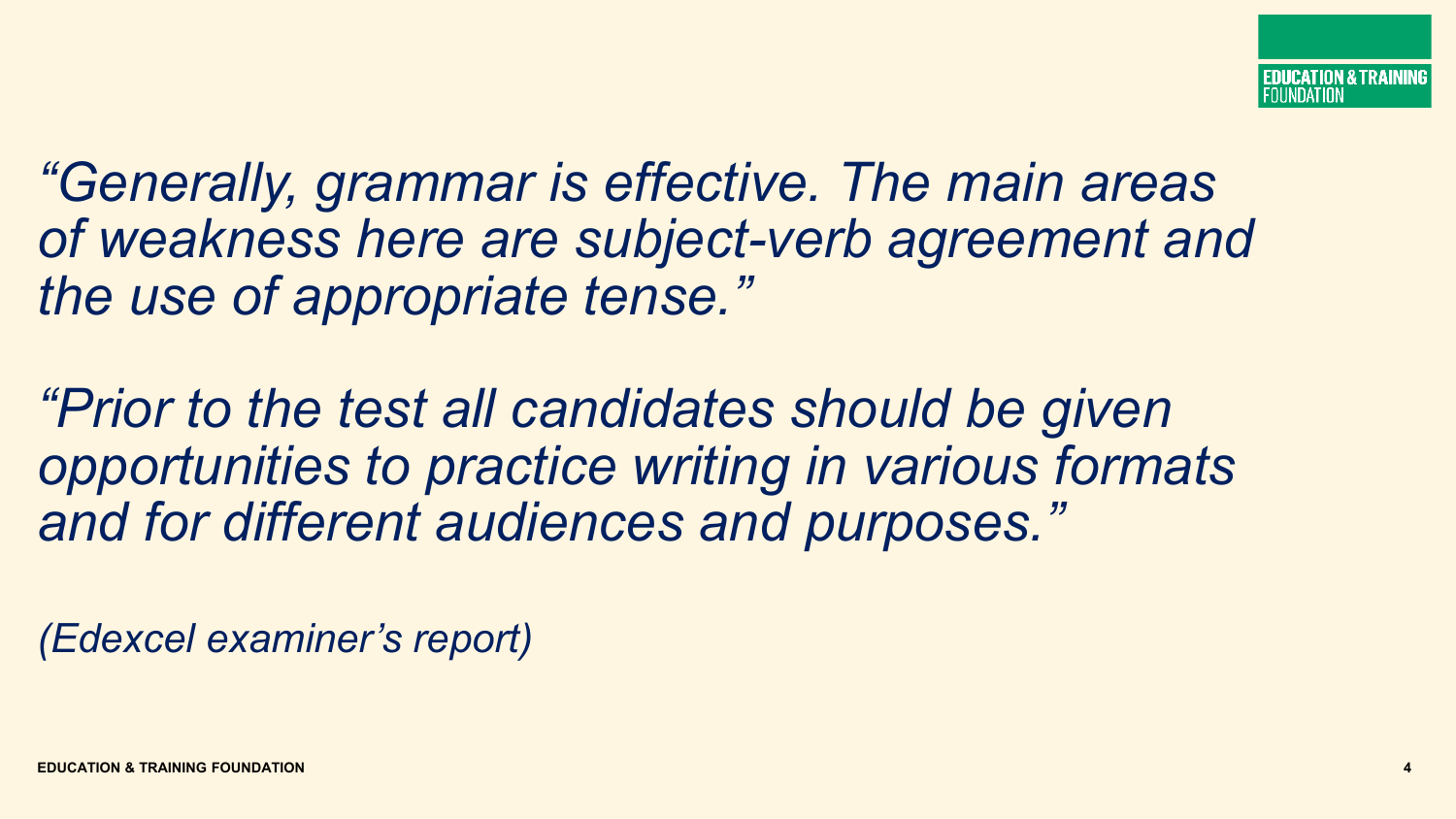FDUCATION & TRAINING IINNATION

*"Many candidates also wanted to ensure that anti social behavior, particularly graffiti and drug taking, were eradicated."*

(From AQA FS L2 examiners' report, Nov. 2015)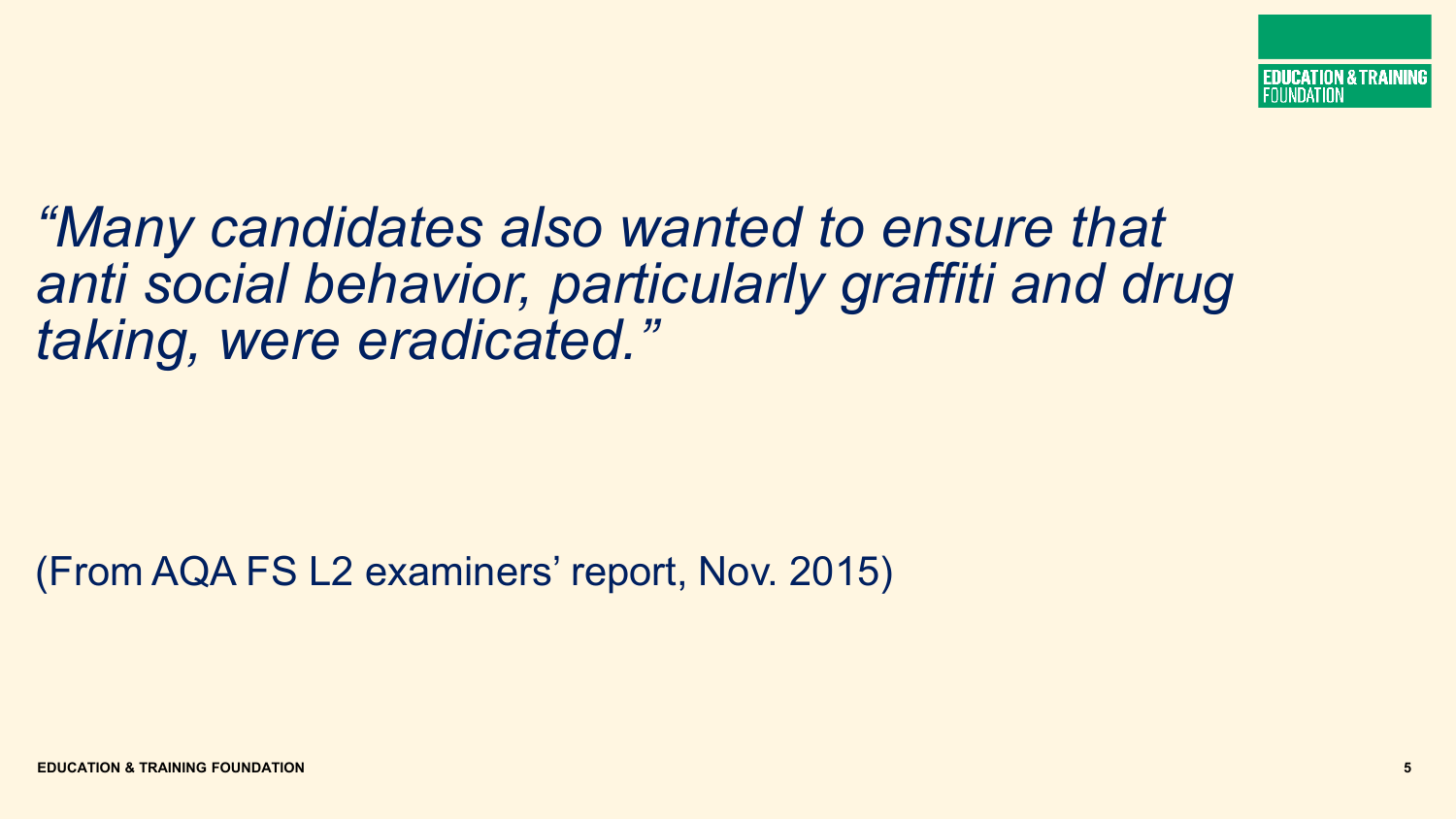### **What about ESOL learners?**



- 'Alongside grammatical weakness, syntactic inadequacy often reflects mother tongue interference in second language speakers. Such candidates would benefit from additional support.'
- 'Spelling is often very good indeed and it is not unusual to find highly accomplished spelling of an enhanced vocabulary accompanying grammatical error as described above.'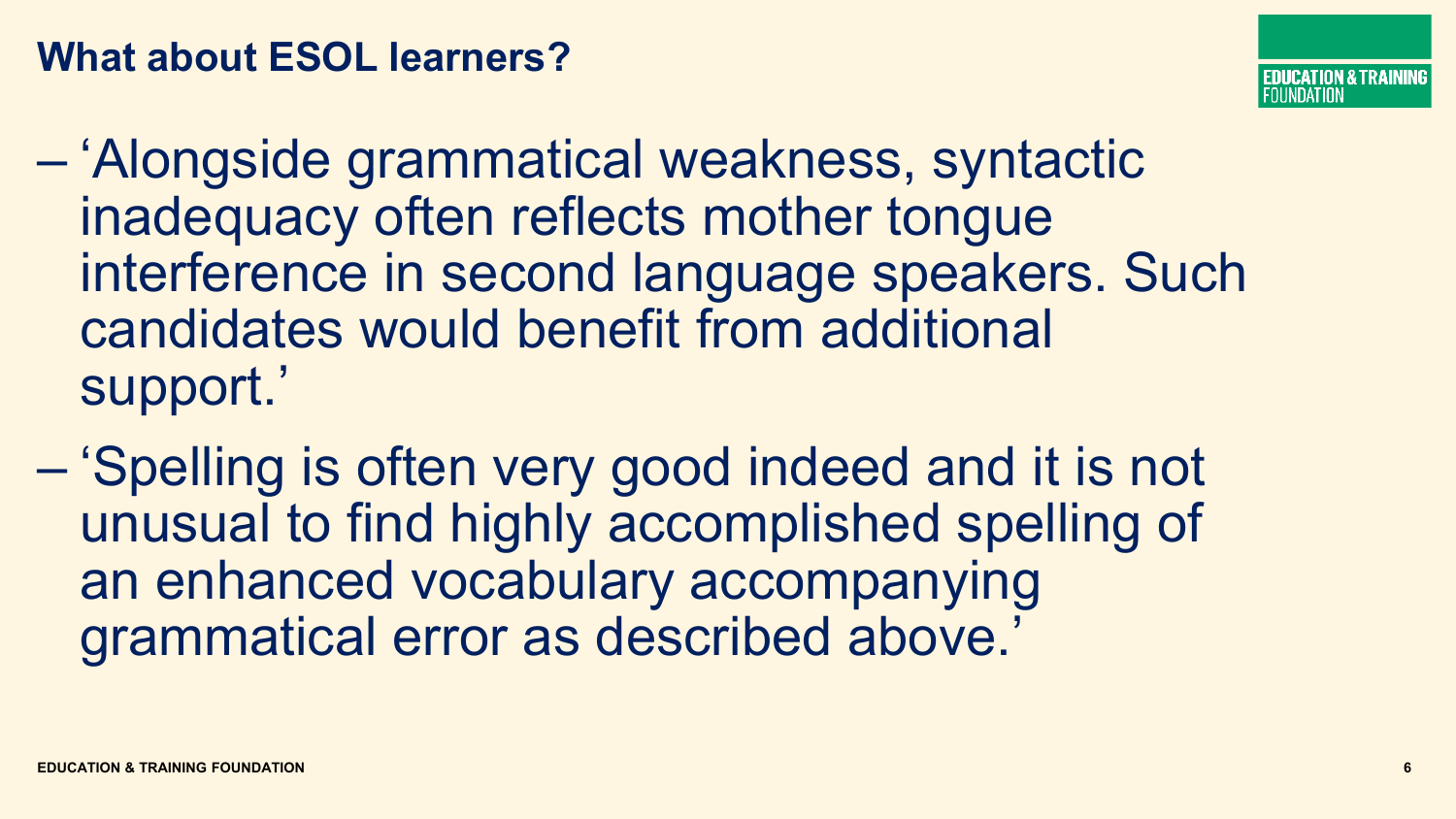### **A limited approach to creativity…**

*"A small percentage of candidates were rather naive and ambitious in their plans for a local Spring fair with Jamie Oliver on the food stall and Beyoncé on the music stage among their requested invitations, suggesting a sort of gourmet Glastonbury."* 

*…but avoid the 'lacklustre and predictable'*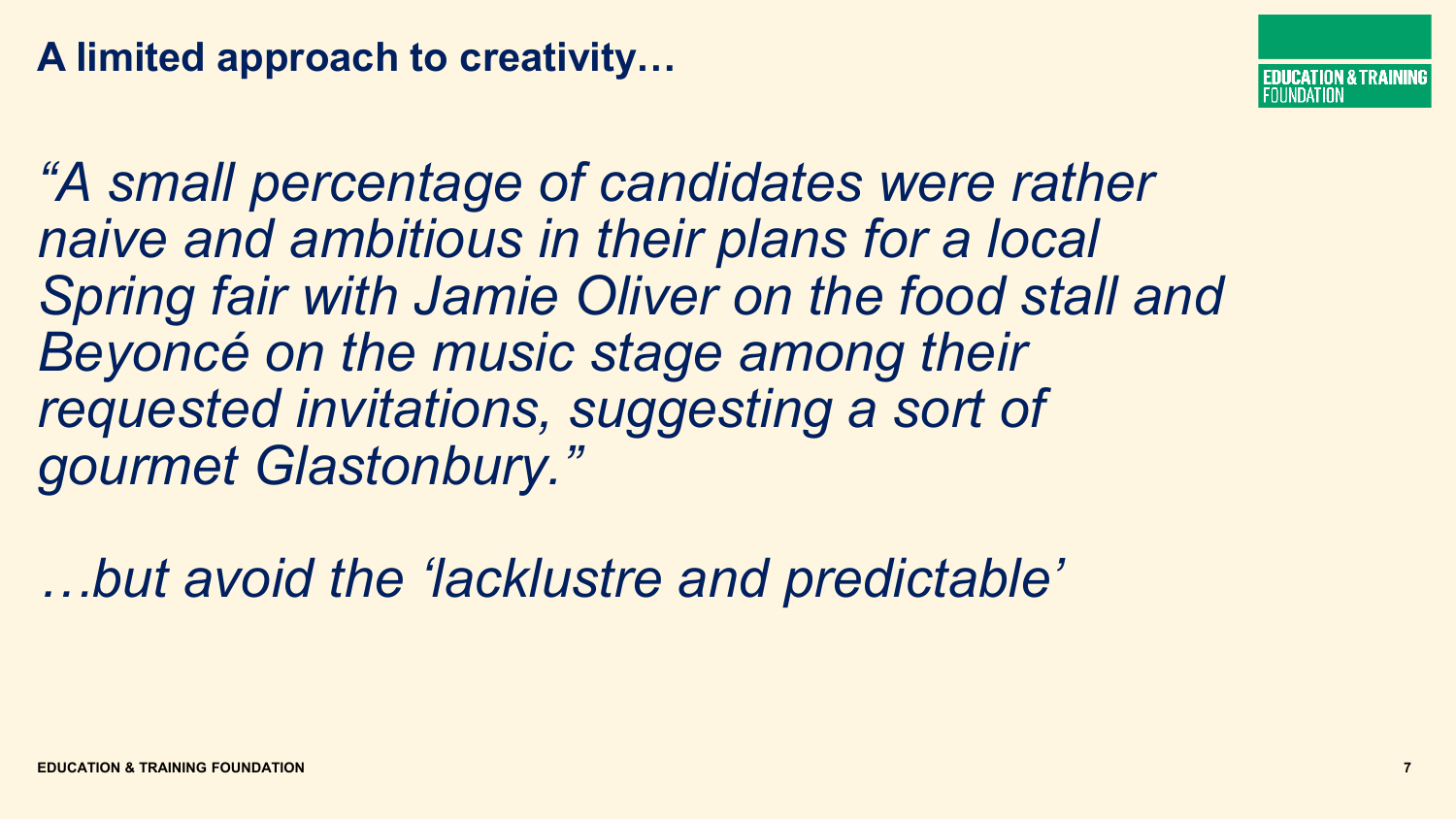### **When commenting on pictures, not…**

… "the picture makes it stand out" … "the colour makes it attractive"

… "the picture tells you what the text is about"



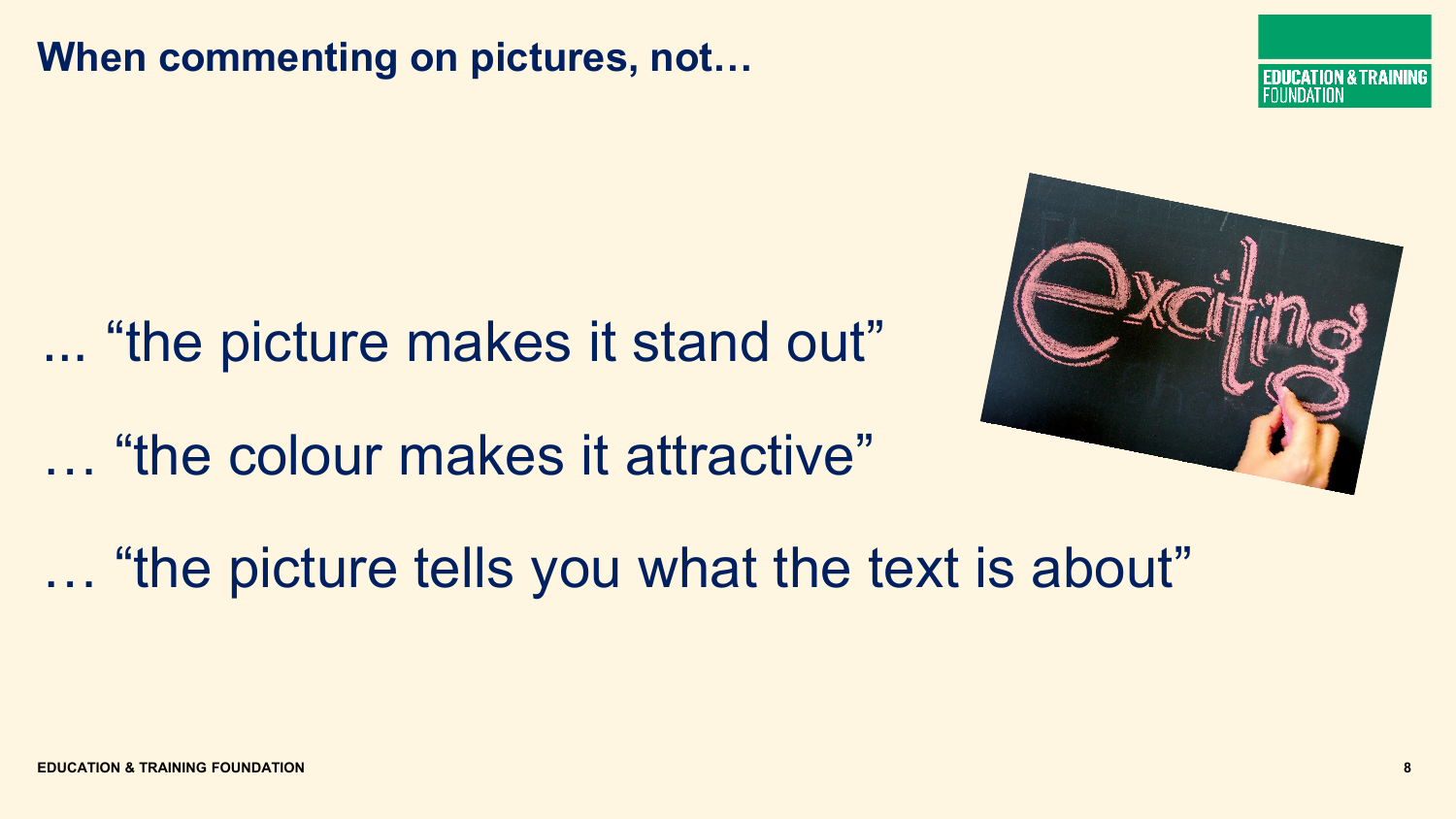### **Activity – Breakout Rooms: Examiner Reports**

- Look through handout 9.2
- What kinds of errors are most common?
- What could you prioritise for revision sessions?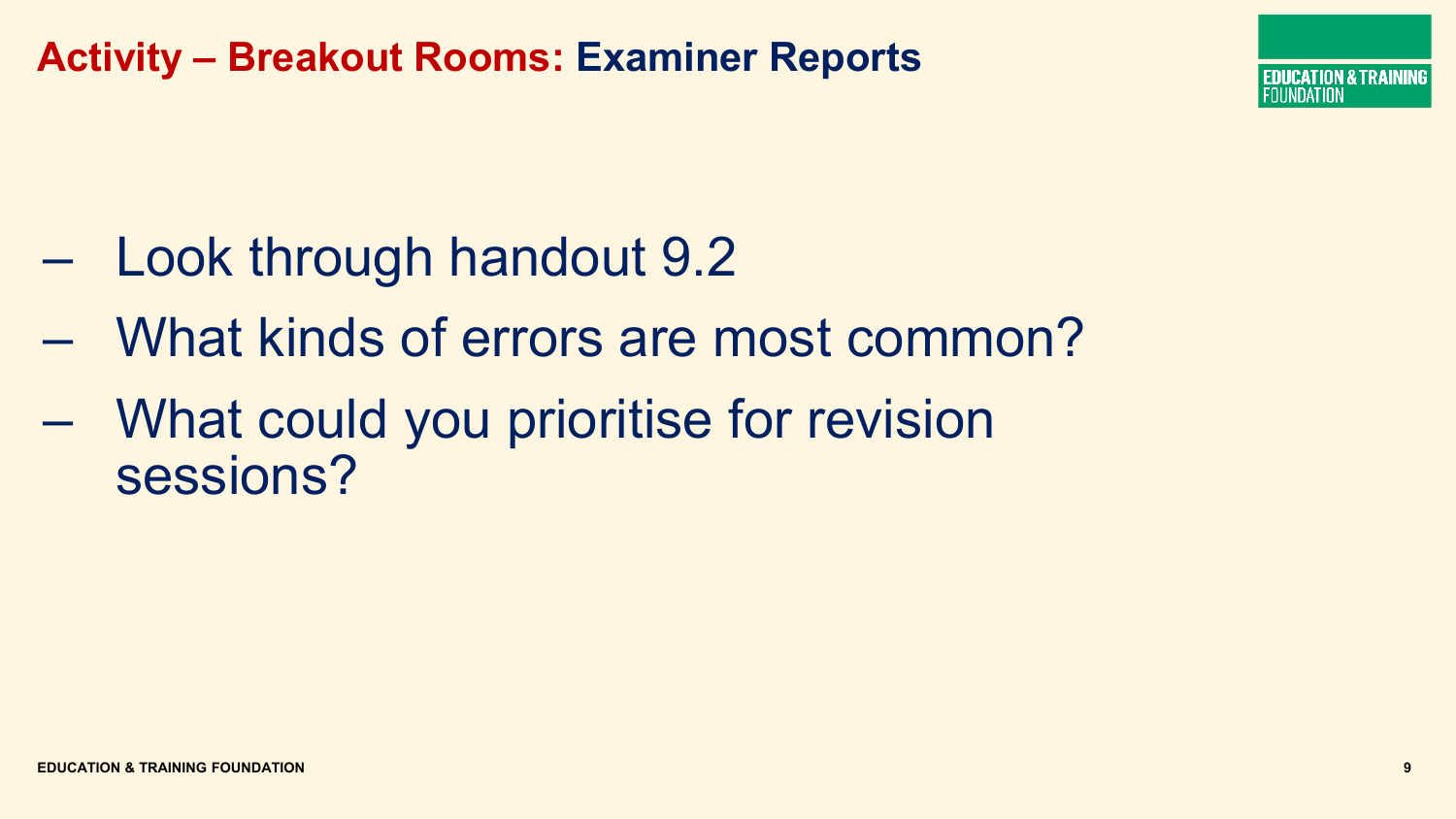### **Order of importance**

Activity: place the following in **your** order of importance as to how we can prepare our learners for assessment.

You will need to go to Flippity do the activity:

[https://www.flippity.net/ma.php?k=1t0RbEEHL](https://www.flippity.net/ma.php?k=1t0RbEEHL1PMuCOD6-2eW6Rh4MryqkElD3PaLHp7zDIg)

1PMuCOD6 -

2eW6Rh4MryqkElD3PaLHp7zDIg

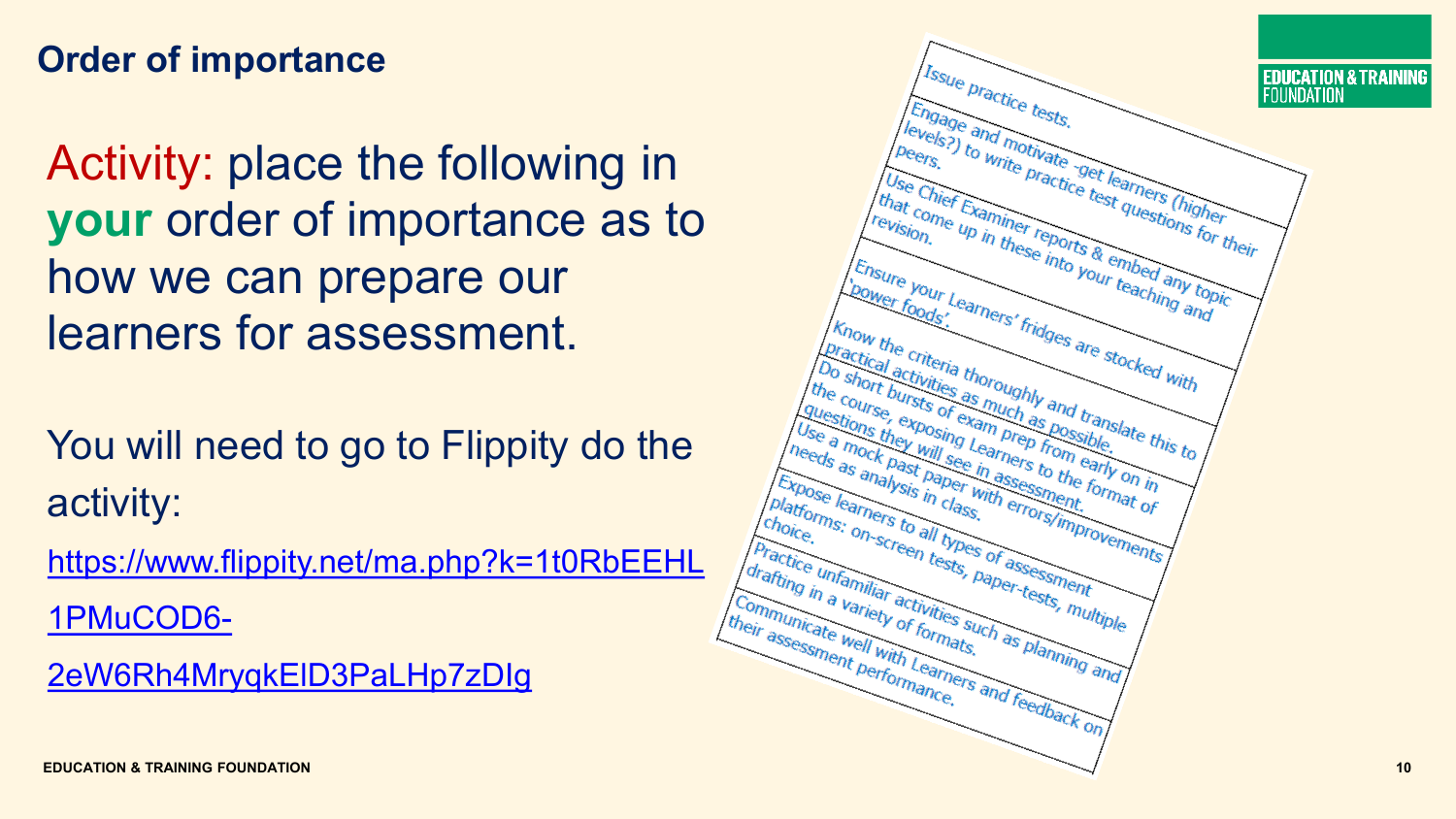

9 May 2013 Last updated at 12:41



### One in three students wears 'lucky exam underwear'

By Judith Burns BBC News education reporter

One in three students admits to wearing "good luck underwear" to try to boost exam chances. a poll suggests.

As well as lucky pants, some also use lucky pens, wear lucky jewellery or take charms into exams, the survey for a stationery company reports.

Almost a quarter (23%) of the 15 to 23-year-olds

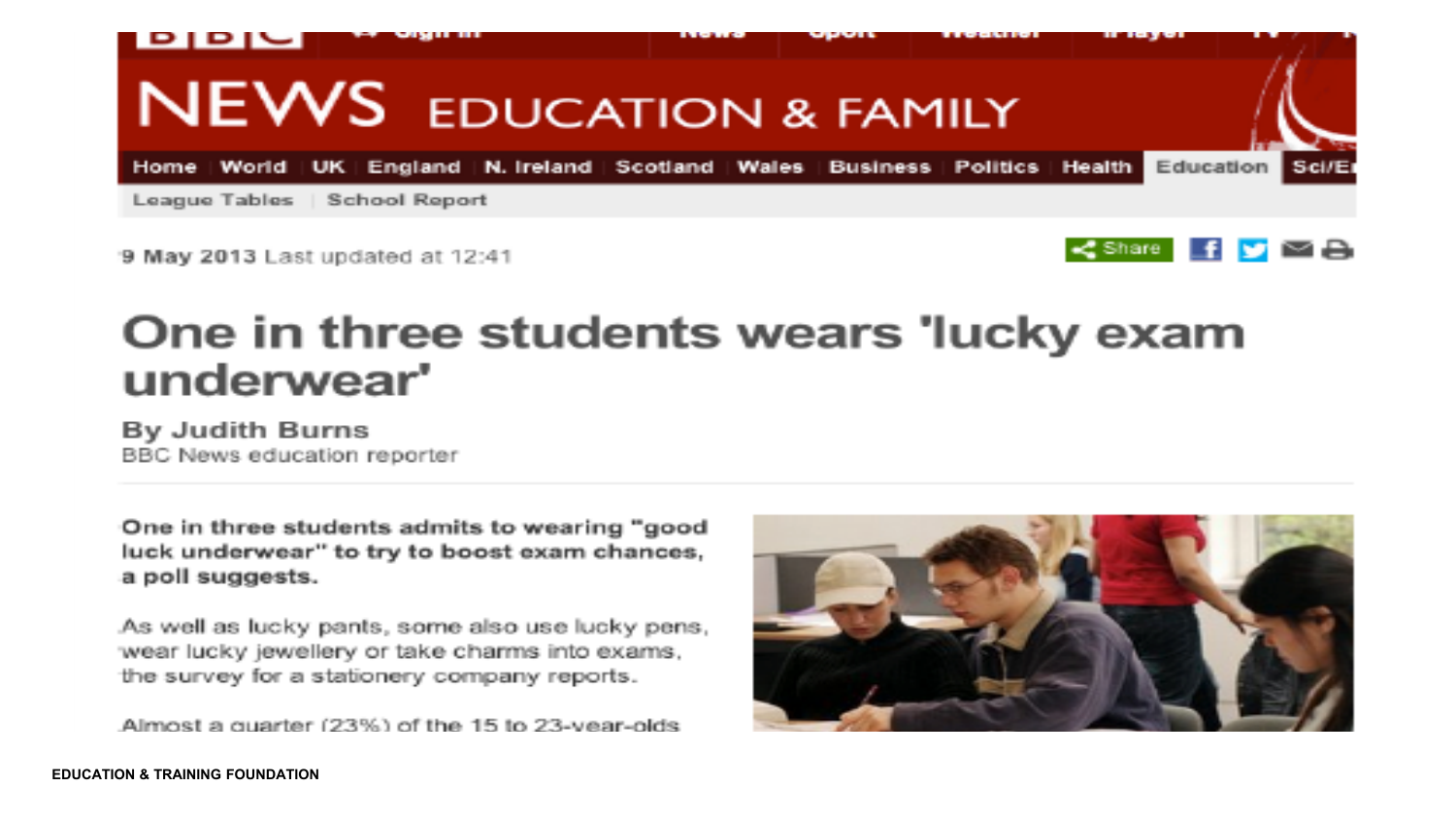### **Activity: Look at the past papers you have brought (there are also examples on the Padlet).**

- Learners need lots of practice in completing past papers to prepare them for their final exam/assessment.
- How can we make the most of this and use past papers to prepare learners?
- How could the process of learners writing their own questions deepen understanding of the English skills involved?
- What do we need to consider to ensure any approach is successful?



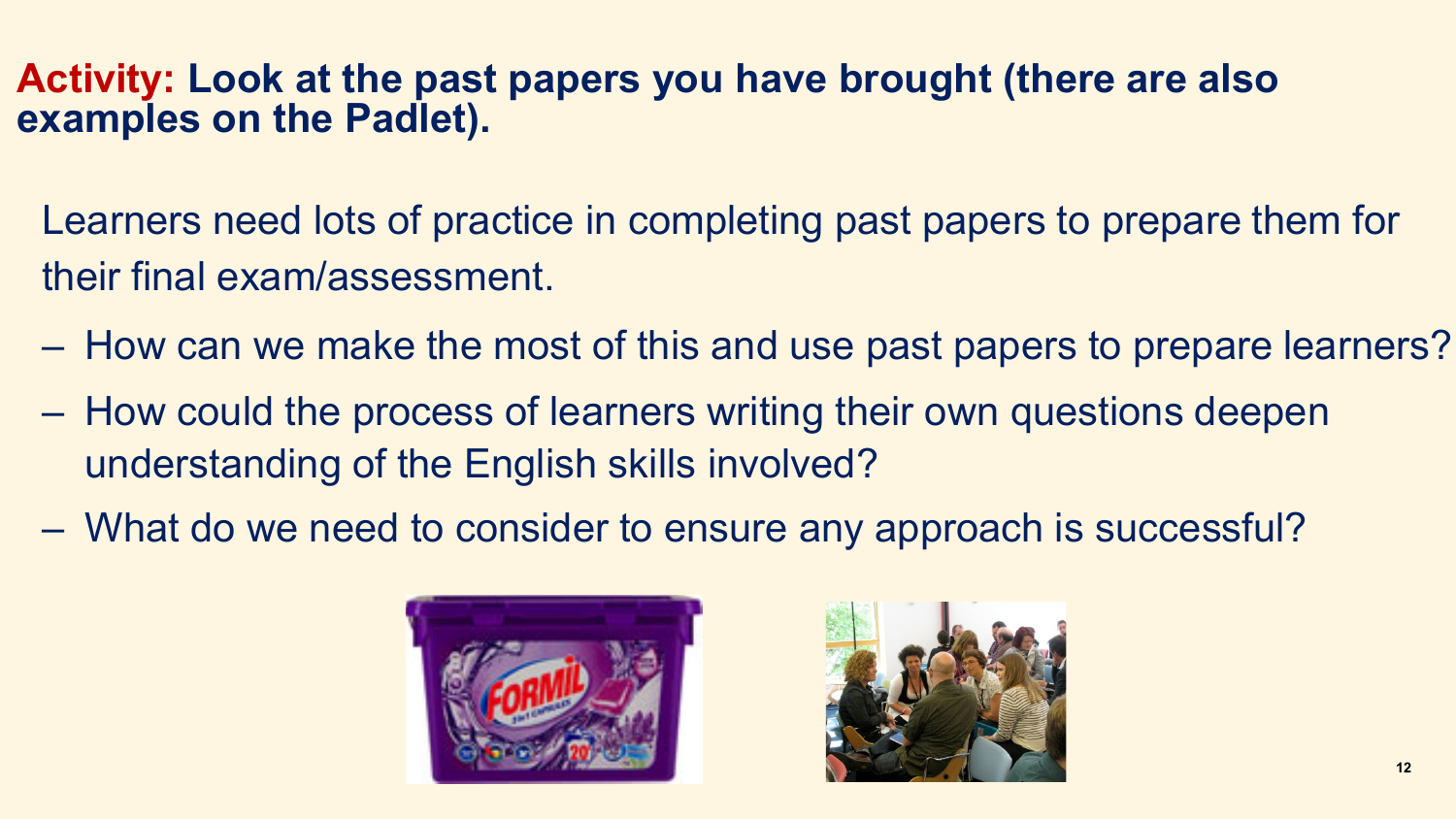### **Working with past papers:** *some suggestions*

- Ask learners to *RAG* rate questions according to difficulty, then focus on amber (& perhaps red)
- Learners work collaboratively on exam papers
- Papers are cut up and questions grouped (by topic or type of question), then learners decide which category to work on
- Common mistakes from previous past papers are compiled into a *spoof assessment* which learners mark & correct – and write feedback on the error.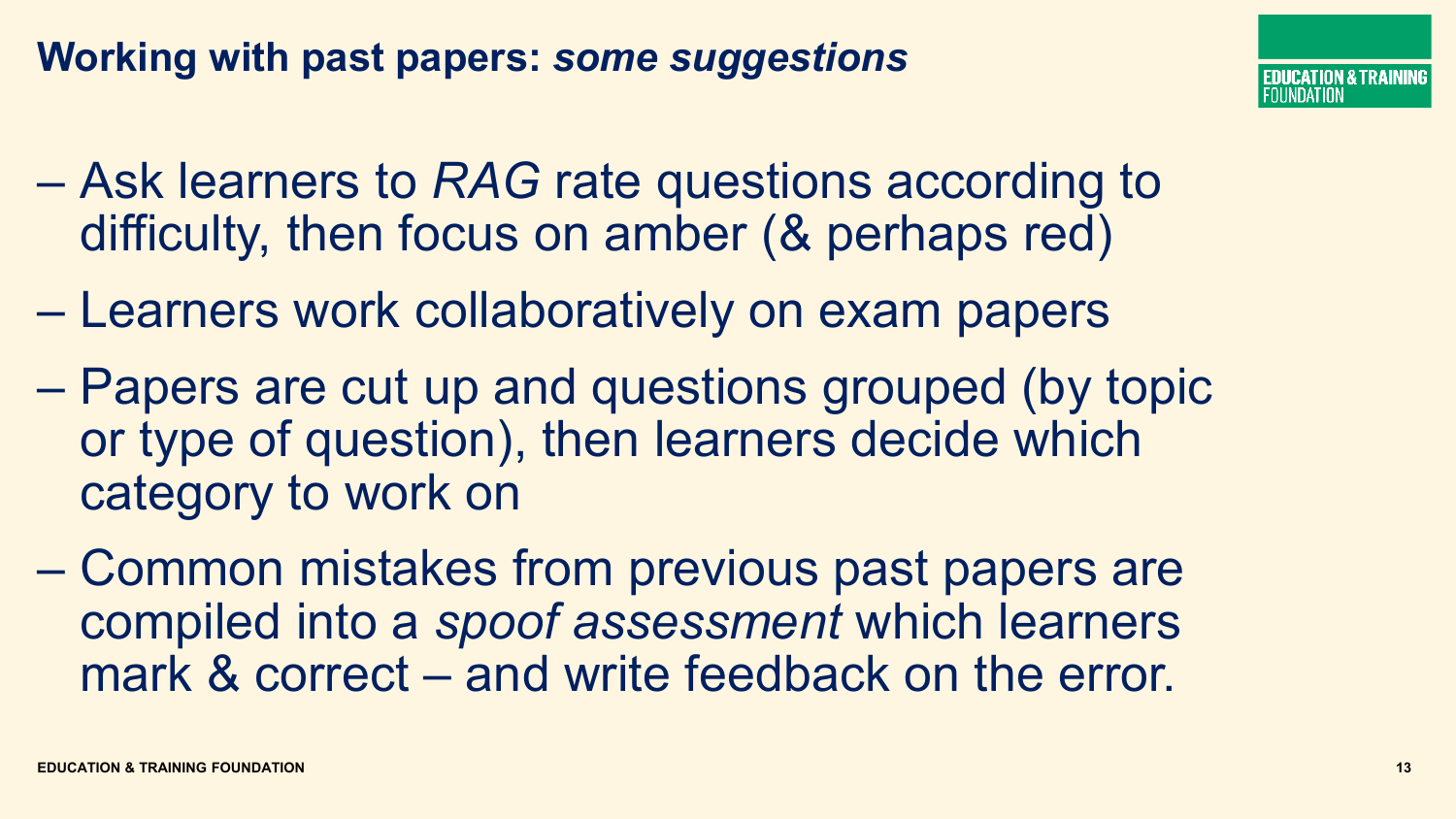### **Preparing learners for presentations**

Discuss how we can prepare our learners for their Speaking and Listening assessments and in particular for their presentations.

Write your ideas in the chat pane.



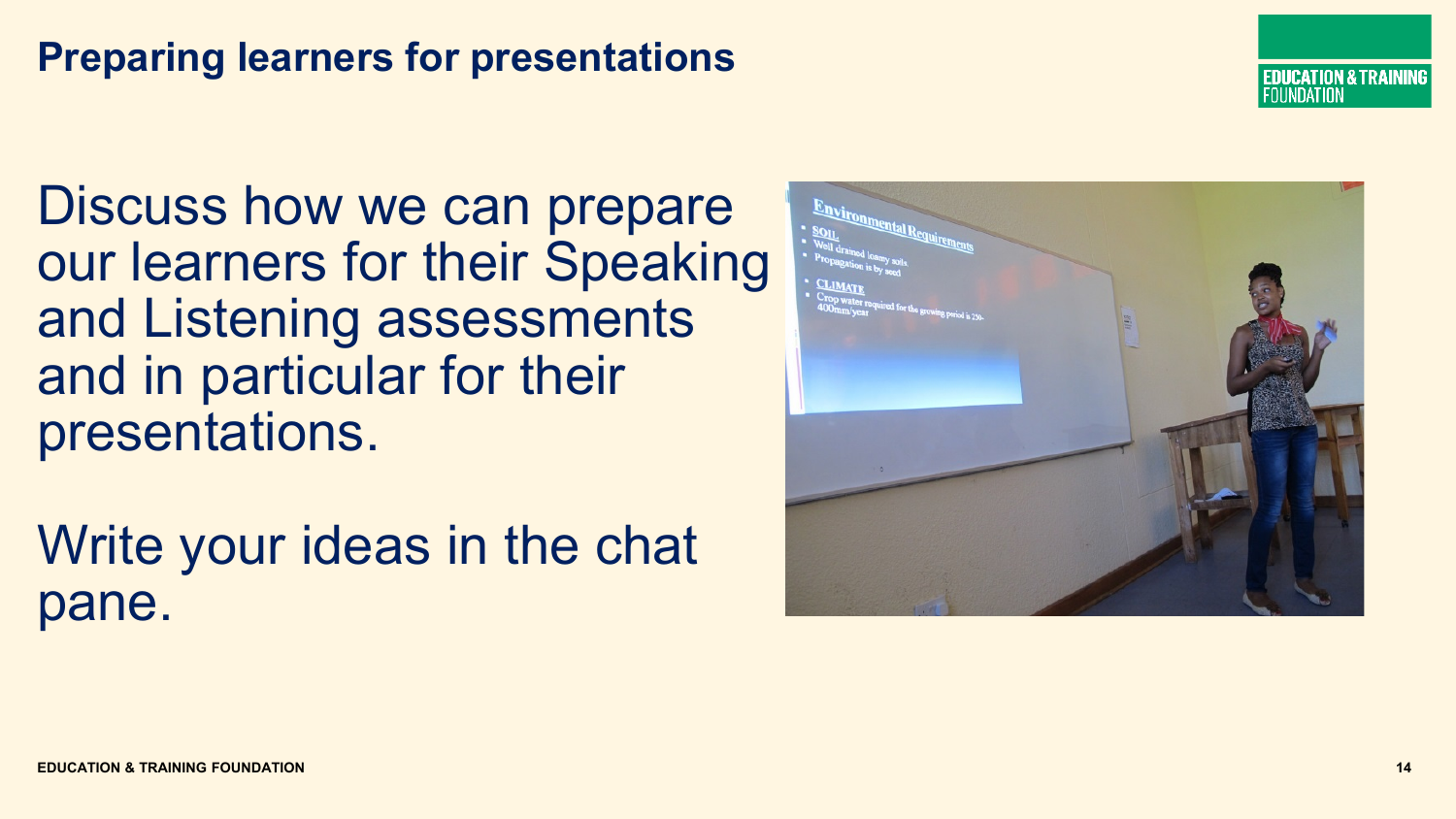Reflect on what we have done in session 9, and what you have learnt:

- What was helpful?
- What was new?
- Have you identified any possible changes to your teaching approaches?
- Identify a personal action on developing writing skills
- Record your reflections/action points in your log